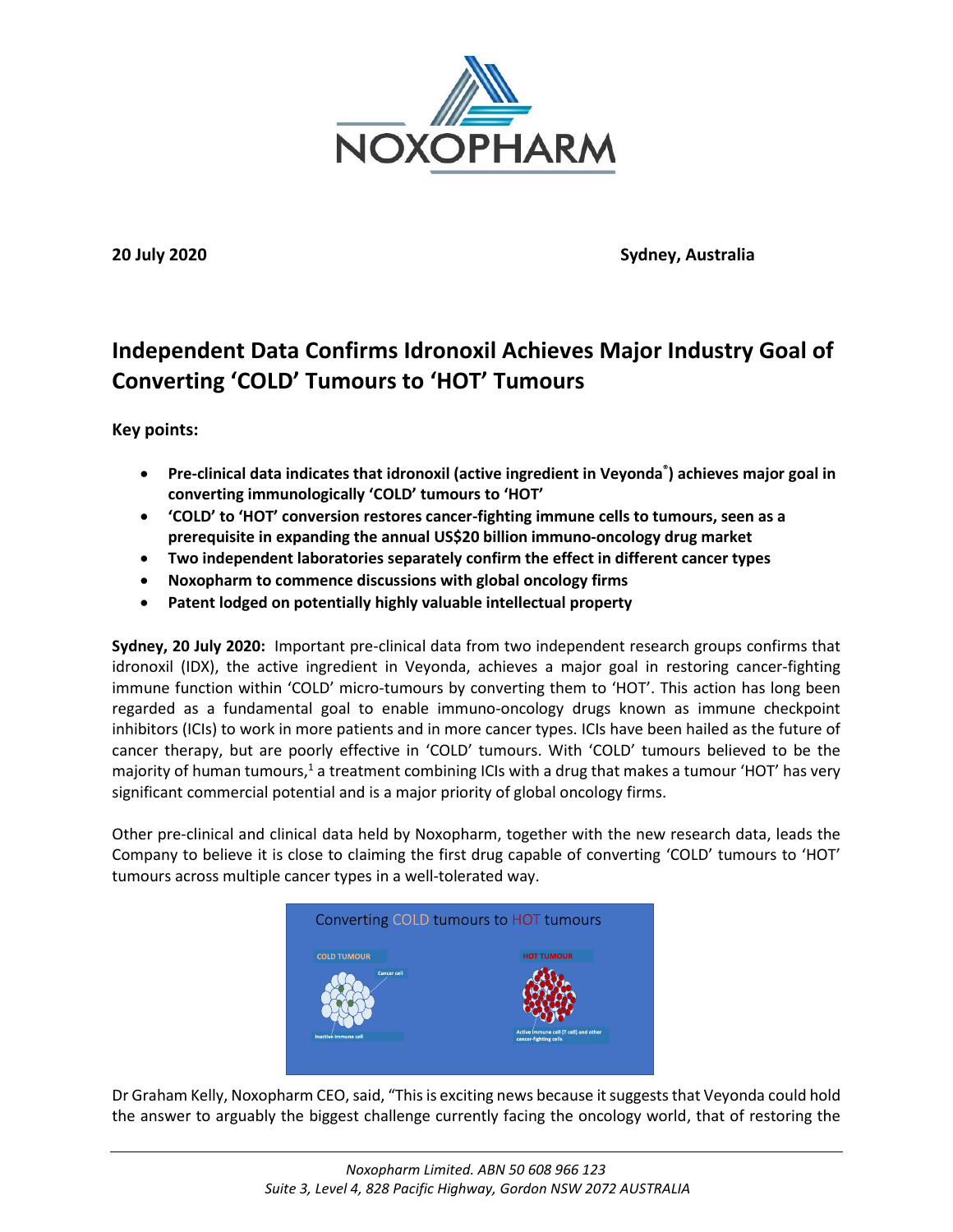

cancer-fighting ability of the body's immune system in order to achieve higher response rates to immunooncology drugs."

## **Immune checkpoint inhibitors (ICIs)**

ICIs came to market in 2011 to enormous acclaim and hope because of remarkable responses in some melanoma and lung cancer patients. Since then, it has become clear that the benefit of these drugs is restricted largely to a small group of cancers (e.g. melanoma, lung cancer, kidney cancer, bladder cancer, Hodgkin's lymphoma).<sup>2</sup> Despite this limitation, sales of ICIs reached US\$22 billion in 2019 and analysts expect that to reach US\$40 billion in 2025.<sup>3</sup> The challenge with ICIs is to lift the modest response rates in those cancers where they do work, as well as allowing them to work in the majority of cancers where they presently deliver little or no benefit – e.g. breast, prostate, ovarian and colo-rectal. Noxopharm believes that achieving that goal would create a market arguably in excess of US\$200 billion per annum. **Noxopharm is working to position Veyonda as a key component of that market.**

Kelly continued, "In order to respond to ICIs, individual tumours need to contain cancer-fighting immune cells, something that the majority of human tumours lack. The pre-clinical data we are reporting today supports the use of Veyonda to convert COLD tumours to HOT across multiple cancer types and in a welltolerated manner."

Dr Olivier Laczka, Noxopharm Director of Drug Discovery and Research, explained, "One of the key ways that tumours become COLD is by increasing levels of the molecule sphingosine-1-phosphate (S1P).<sup>4</sup> That sets up a chemical barrier that expels immune cells and then keeps them excluded. IDX is an S1P inhibitor, so it was a logical question to ask whether removing this S1P barrier with IDX would turn COLD tumours into HOT tumours. I am excited to report that the data released today confirms this. Studies by two highly respected research centres have confirmed that IDX does two things – it primes immune cells to attack cancer cells, and then goes that crucial extra step and enables those cells to repopulate tumours, effectively converting so-called COLD tumours into HOT tumours, and leading to their destruction. Our understanding is that this is a unique double action, marking Veyonda as an exciting first-in-class immunooncology drug candidate."

## **Patent**

Final patent specifications including today's data were lodged on 16<sup>th</sup> July 2020 under the international Patent Cooperative Treaty as PCT/AU2020/050730 entitled *Immuno-oncology therapy.* This patent application has a priority date of 17 July 2019.

## **Discussions with Oncology Leaders**

Noxopharm now is in a position to discuss with industry partners the opportunity to use Veyonda to enable ICI drugs to work in patients whose cancers fail to respond to the ICI drug alone. In the case of lung cancer, for example, only about one-third of patients respond meaningfully to ICI drugs, creating a major opportunity in that one cancer alone. 5

## **New Independent Data**

Idronoxil (IDX) has been tested at two research centres: (i) The Institute of Biochemistry, Faculty of Medicine of the Goethe-University, Frankfurt and (ii) the Department of Clinical Oncology and the Centre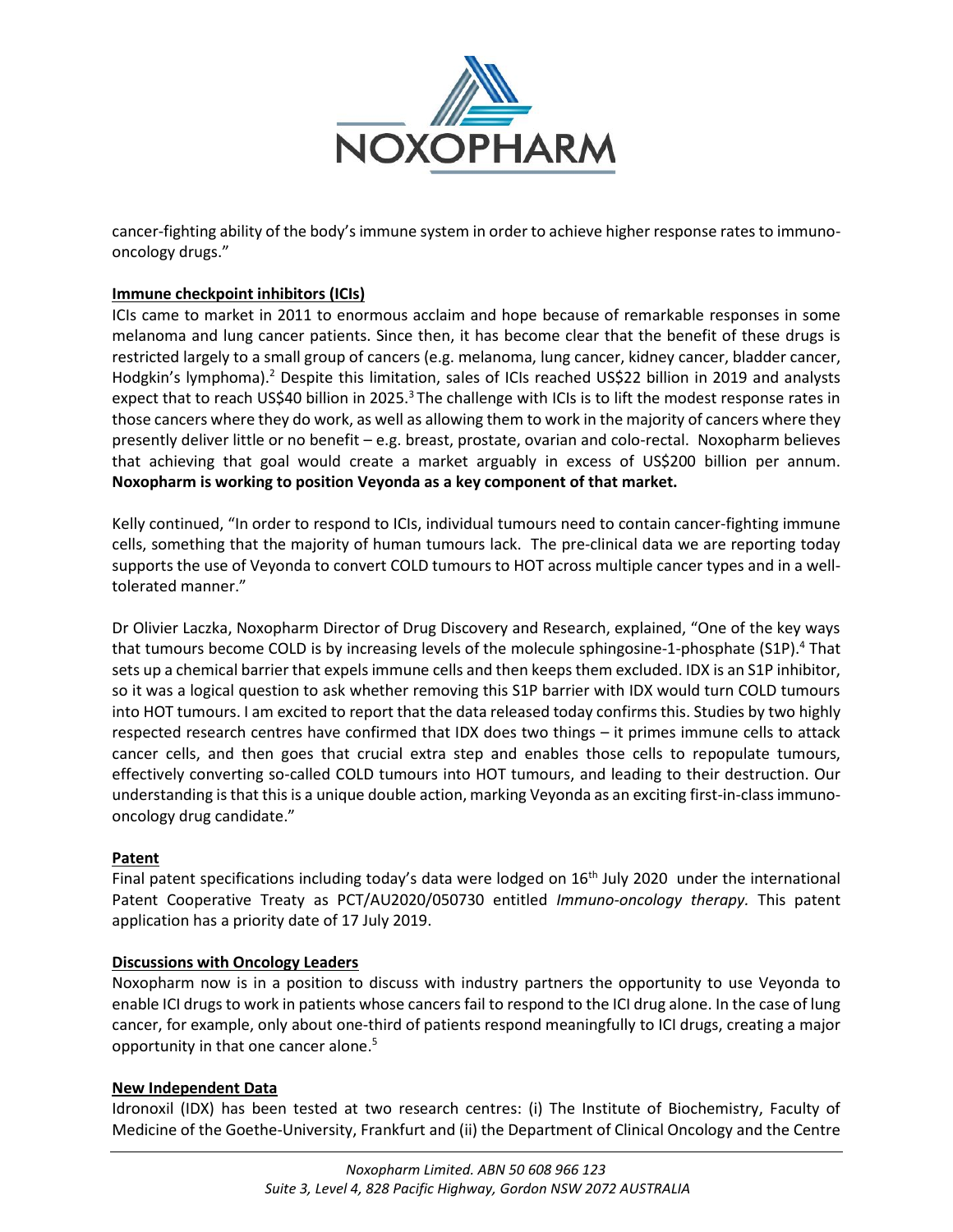

for Cancer Research at Hong Kong University. Both centres were selected for their expertise in the immuno-oncology field.

The *in vitro* studies were conducted using human immune cells (lymphocytes), particularly those immune cells (T-cells) predominantly responsible for attacking cancer cells and known as CD4<sup>+</sup> cells, CD8<sup>+</sup> cells and double CD4<sup>+</sup>CD8<sup>+</sup> cells. The cancer targets were clusters of human cancer cells known as spheroids, regarded in cancer research as representative of small (micro-) tumours.

## Goethe-University, Frankfurt study

Additional to confirming the capacity to IDX modulate the S1P pathway in cancer cells, this study showed that IDX activates immune cells (CD4<sup>+</sup> cells, CD8<sup>+</sup> cells) which then start clustering and proliferating (Figure 1A). Those immune cells then infiltrate into lung cancer cell spheroids, with the size of the spheroids then reducing as the cancer cells are killed (Figure 1B).



Figure 1: A549 lung cancer cell spheroids morphology (A) and number of immune cell infiltrates (B) 6 days after treatment with idronoxil alone. \* p ≤0.05 when compared to control (DMSO).

Hong Kong University (HKU) study. This study examined the effects of IDX on tumour-lymphocyte interactions in nasopharyngeal carcinoma (NPC) cells, a major cancer in Southern China and South-East Asia.

Interestingly, combining IDX with the chemotherapy drug, cisplatin, enhanced the expansion and trafficking of immune cells compared to cisplatin alone, pointing to the immune-priming effect of IDX possibly also playing a role in clinical responses to combinations of Veyonda and chemotherapy.

Their results show that a low dose of IDX activated T-cells (CD4<sup>+</sup>, CD8<sup>+</sup> and double-positive (CD4<sup>+</sup>CD8<sup>+</sup>) cells) (Table 1), causing them to proliferate and to infiltrate the cancer cell spheroids (Table 2). This increased infiltration positively correlated with increased killing of the NPC cancer cells.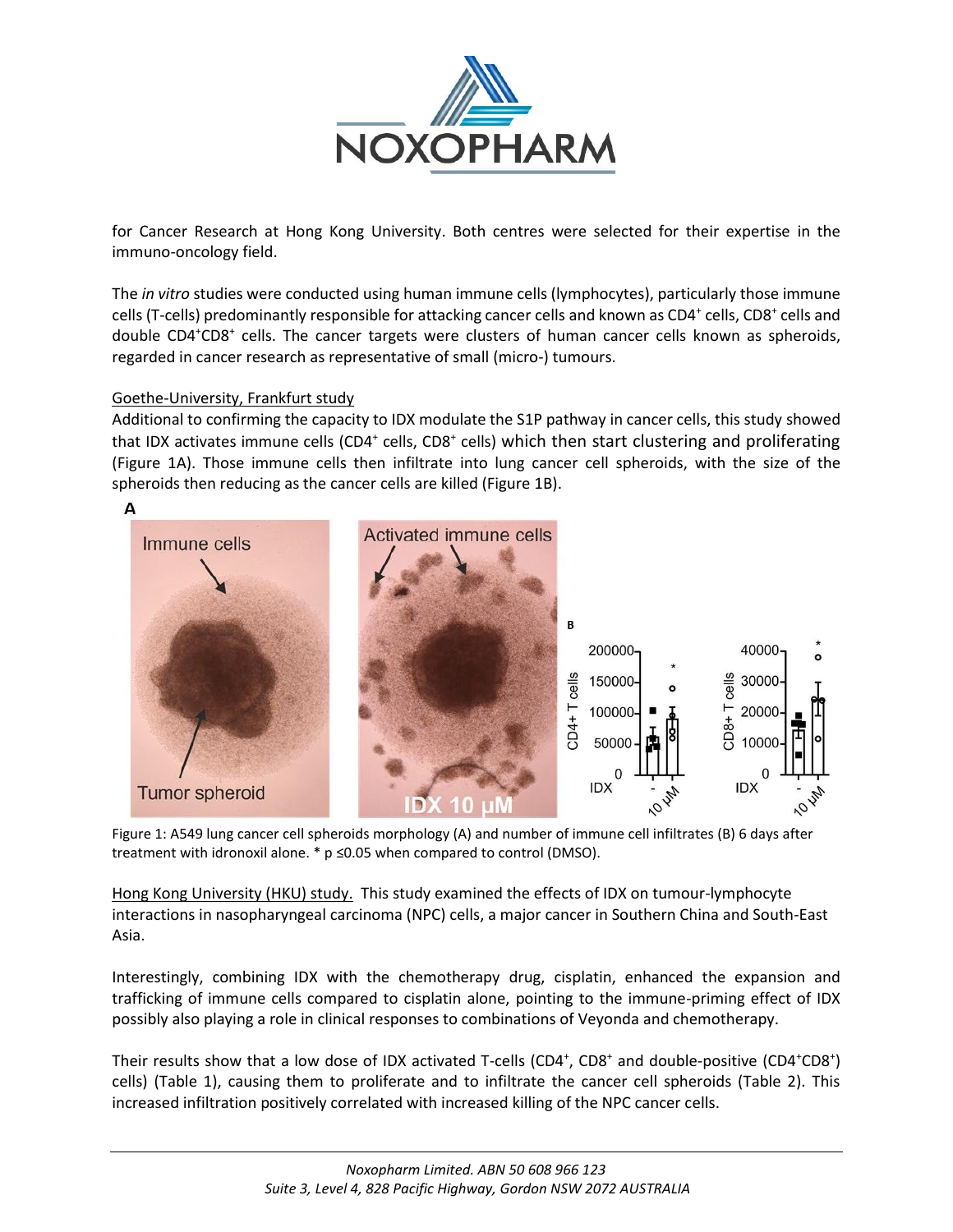

|                        | <b>Cisplatin alone</b> | Cisplatin + IDX 1 $\mu$ M |  |
|------------------------|------------------------|---------------------------|--|
| $CD4+$                 |                        | $27*$                     |  |
| $CD8+$                 | 52                     | 61*                       |  |
| <b>Double positive</b> | 39                     | 78*                       |  |
| $(CD4+CD8+)$           |                        |                           |  |

|           | <b>Cisplatin alone</b> | Cisplatin + IDX 2 $\mu$ M |
|-----------|------------------------|---------------------------|
| After 24h | 89                     | $109+$                    |
| After 72h | 53                     | $165*$                    |

#### **References**

#### **Glossary**

|                                                                                                                                          |                                                                                                                                                                                                                                                                                                                                                                                                                                                                                                                                                                                                                                                                                                                                                                                                                                                                                                                                                                                   |                                                                                                                                                                                        | <b>Cisplatin alone</b>                                                                                                                                                                                                                                                                                                                   | Cisplatin + IDX 1 $\mu$ M |                                                                                                                                                                                                                                                                                                     |
|------------------------------------------------------------------------------------------------------------------------------------------|-----------------------------------------------------------------------------------------------------------------------------------------------------------------------------------------------------------------------------------------------------------------------------------------------------------------------------------------------------------------------------------------------------------------------------------------------------------------------------------------------------------------------------------------------------------------------------------------------------------------------------------------------------------------------------------------------------------------------------------------------------------------------------------------------------------------------------------------------------------------------------------------------------------------------------------------------------------------------------------|----------------------------------------------------------------------------------------------------------------------------------------------------------------------------------------|------------------------------------------------------------------------------------------------------------------------------------------------------------------------------------------------------------------------------------------------------------------------------------------------------------------------------------------|---------------------------|-----------------------------------------------------------------------------------------------------------------------------------------------------------------------------------------------------------------------------------------------------------------------------------------------------|
|                                                                                                                                          | $CD4+$                                                                                                                                                                                                                                                                                                                                                                                                                                                                                                                                                                                                                                                                                                                                                                                                                                                                                                                                                                            |                                                                                                                                                                                        | 5                                                                                                                                                                                                                                                                                                                                        | 37 <sup>°</sup>           |                                                                                                                                                                                                                                                                                                     |
|                                                                                                                                          | $CD8+$                                                                                                                                                                                                                                                                                                                                                                                                                                                                                                                                                                                                                                                                                                                                                                                                                                                                                                                                                                            |                                                                                                                                                                                        | 52                                                                                                                                                                                                                                                                                                                                       | $61*$                     |                                                                                                                                                                                                                                                                                                     |
|                                                                                                                                          | <b>Double positive</b>                                                                                                                                                                                                                                                                                                                                                                                                                                                                                                                                                                                                                                                                                                                                                                                                                                                                                                                                                            |                                                                                                                                                                                        | 39                                                                                                                                                                                                                                                                                                                                       | 78                        |                                                                                                                                                                                                                                                                                                     |
|                                                                                                                                          | (CD4+ CD8+)                                                                                                                                                                                                                                                                                                                                                                                                                                                                                                                                                                                                                                                                                                                                                                                                                                                                                                                                                                       |                                                                                                                                                                                        |                                                                                                                                                                                                                                                                                                                                          |                           |                                                                                                                                                                                                                                                                                                     |
|                                                                                                                                          | Table 1: Average proportion (%) of CD4 <sup>+</sup> , CD8 <sup>+</sup> and double positive CD4 <sup>+</sup> CD8 <sup>+</sup> T-cells is increased upon addition of<br>IDX (1 µM) to cisplatin (1.2 µM), relative to control (DMSO) * $p \le 0.05$ when compared to control (DMSO).                                                                                                                                                                                                                                                                                                                                                                                                                                                                                                                                                                                                                                                                                                |                                                                                                                                                                                        |                                                                                                                                                                                                                                                                                                                                          |                           |                                                                                                                                                                                                                                                                                                     |
|                                                                                                                                          | <b>Cisplatin alone</b>                                                                                                                                                                                                                                                                                                                                                                                                                                                                                                                                                                                                                                                                                                                                                                                                                                                                                                                                                            |                                                                                                                                                                                        | Cisplatin + IDX 2 $\mu$ M                                                                                                                                                                                                                                                                                                                |                           |                                                                                                                                                                                                                                                                                                     |
|                                                                                                                                          | After 24h                                                                                                                                                                                                                                                                                                                                                                                                                                                                                                                                                                                                                                                                                                                                                                                                                                                                                                                                                                         | 89                                                                                                                                                                                     | 109*                                                                                                                                                                                                                                                                                                                                     |                           |                                                                                                                                                                                                                                                                                                     |
|                                                                                                                                          | After 72h                                                                                                                                                                                                                                                                                                                                                                                                                                                                                                                                                                                                                                                                                                                                                                                                                                                                                                                                                                         | 53                                                                                                                                                                                     | 165*                                                                                                                                                                                                                                                                                                                                     |                           |                                                                                                                                                                                                                                                                                                     |
| <b>References</b><br>Ther 12:4605-4620                                                                                                   | A manuscript summarizing the data has been submitted for publication and an abstract relative to thi<br>work was presented at the ASCO conference at the end of May 2020 (ASX release 14 May 2020).<br>1. Bonaventura P et al (2019) Cold tumours: a therapeutic challenge for immunotherapy. Front Immunol 10:168.<br>https://www.ncbi.nlm.nih.gov/pmc/articles/PMC6376112/<br>2. Joshua A, Ardolino L (2019) Immune checkpoint inhibitors in malignancy. Aust Prescrib 42: 62-67<br>3. https://www.globenewswire.com/news-release/2020/02/06/1980858/0/en/Global-Immune-Checkpoint-Inhibitors-Market-<br>Worth-40B-by-2025-Top-Five-Brands-Market-Shares-of-Leading-Companies-Sales-Evolution-Future-Outlook.html<br>4. Reimann C-M et al (2015) Sphingosine-1-phosphate (S1P) in cancer immunity and development. Transl Cancer Res 4:460-468<br>5. Regzedmaa O et al (2019) Immune checkpoint inhibitors for small cell lung cancer: opportunities and challenges. Onco Targe |                                                                                                                                                                                        |                                                                                                                                                                                                                                                                                                                                          |                           |                                                                                                                                                                                                                                                                                                     |
| Glossary<br>COLD tumour.<br><b>HOT tumour</b><br>idx<br>ICI<br>S1P<br>T-cells<br>CD4+ cells<br>CD8+ cells<br>CD4+CD8+ cells<br>NPC cells | cancer cell<br>the tumour<br><b>Cytotoxic T-cells</b>                                                                                                                                                                                                                                                                                                                                                                                                                                                                                                                                                                                                                                                                                                                                                                                                                                                                                                                             | A tumour that lacks cancer-fighting immune cells<br>Idronoxil. The active ingredient in Veyonda<br>cell function and suppressing tumour cells<br>Nasopharyngeal carcinoma cancer cells | A tumour that contains a high level of cancer-fighting immune cells<br>A drug that inhibits immune checkpoints serving to block the ability of an immune cell to kill a<br>A type of white blood cells involved in immune responses<br>T-cells expressing both CD4 <sup>+</sup> and CD8 <sup>+</sup> markers with possible dual function |                           | Sphingosine-1-phosphate. A key pro-survival cell messenger. Immune cells follow a high-to-low<br>gradient of S1P. Higher levels of S1P in a tumour compared to blood, expels immune cells from<br>Also known as T-helper cells. Play a key role in immune responses including assisting cytotoxic T |